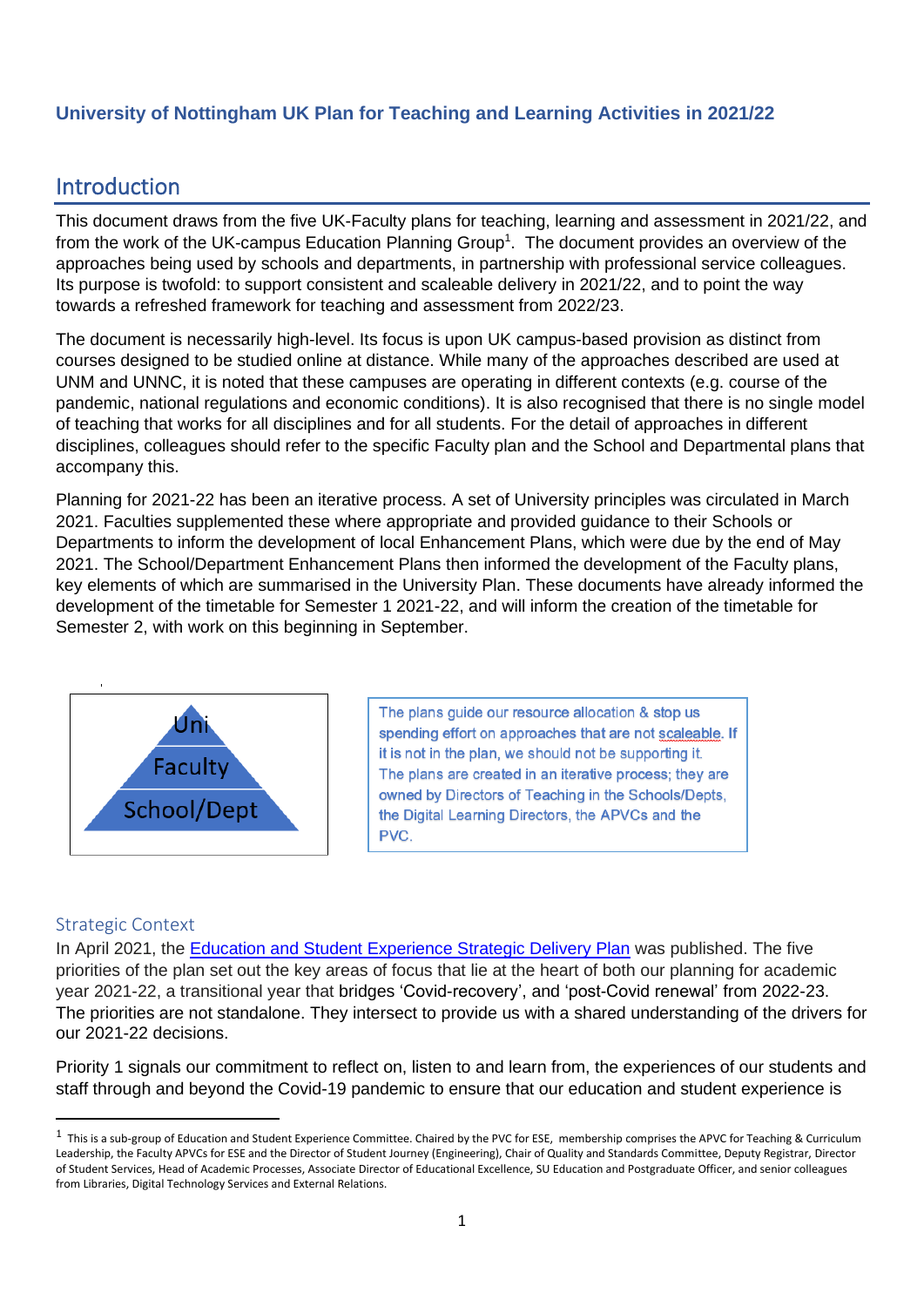inclusive, agile and responsive, that it is built on good practice, enables potential for both students and staff, and that our degree standards are maintained. (Covid+)

Priority 2 recognises our need to stabilise and improve the core processes, systems and facilities upon which we and our students rely – which requires us to make decisions that are scaleable and able to provide consistent quality. (Infrastructure)

Priority 3 foregrounds the centrality of curriculum and pedagogy in our decision making, ensuring that we focus effort on student engagement and inclusive practice through the key 'learning activities' of knowledge acquisition, inquiry, discussion, collaboration, practice and production. (Curriculum)

Priority 4 puts student experience and wellbeing at the heart of our planning so that we enable our students to quickly feel part of our learning community, able to build their relationships with us and with each other (Student Experience).

Finally, Priority 5 recognises our ambition to diversify our student population, and to be as inclusive as possible. This is not only about recruitment and new types of course, but about progress and success. Priority 5 expresses our commitment to enabling the potential of all our students (Diversity and Inclusivity).

#### Covid-19 and 2021-22

Academic year 2021-22 is transitional. In spring 2020 and throughout 2020-21, we made rapid decisions that disrupted educational practice and student experience. Some of this disruption represented an acceleration of pre-pandemic enhancement activity, but some of it was an emergency response. The forthcoming academic year is the third to be 'Covid-compromised', at least in Semester 1. However, we have experience and evidence to help us foreground enhancement over emergency, and to work for the long rather than the short-term. In 2021-22, we are unlikely to face many challenges that we have not already faced. We know what it takes to quickly flip face to face and online delivery, and we understand how best to support those students forced to study remotely until able to travel. As part of our recovery roadmap, we have for 2021-22 reinstated our pre-Covid approach to extenuating circumstances, and are no longer reliant on exceptional Covid regulations. We have also reviewed our portfolio of student surveys, and have renewed our commitment to high-quality benchmarked student feedback via the Nottingham Student Experience Survey, the National Student Survey, and the Postgraduate Taught Experience Survey. We have worked exceptionally hard to deal with the challenges presented by the pandemic and to enable our students to progress and complete their studies – we know what we are doing.

From 2022-23 onwards, we hope that Covid will cease to constrain our activities and that Covid will no longer be part of the rationale for how we teach.

Our confidence and capability in 'non-traditional' teaching and assessment has grown. Within and across faculties and departments, we have shared our practice (the successful and the not-so successful), and we have learnt from the rich feedback provided through the Covid Student Experience surveys of 2020 and 2021, other sources of student evaluation and the research literature. We have worked together as a community of higher education professionals to identify our 'Covid-keepers', those elements of practice in 2020 and 2021 that have positively enhanced teaching and learning. One example of this is the further revision and refinement of the University's policy for online examinations in 2021-22, based on feedback from both staff and students, which recognises the positive effects of moving exams online as well as the various challenges that generates (further, see below). Another example is the strategic goal to remove our reliance on PC rooms with fixed desktop computers and promote the use of our teaching estate for more agile and flexible modes of delivery.

For 2021-22, in line with most universities, we are placing a priority on the health of our students and staff and building separate timetables for Semester 1 and for Semester 2. This will enable quick responses to any changes in local or national restrictions. It is important to note that the process of building the teaching timetable takes several months and decisions must be taken well in advance of delivery.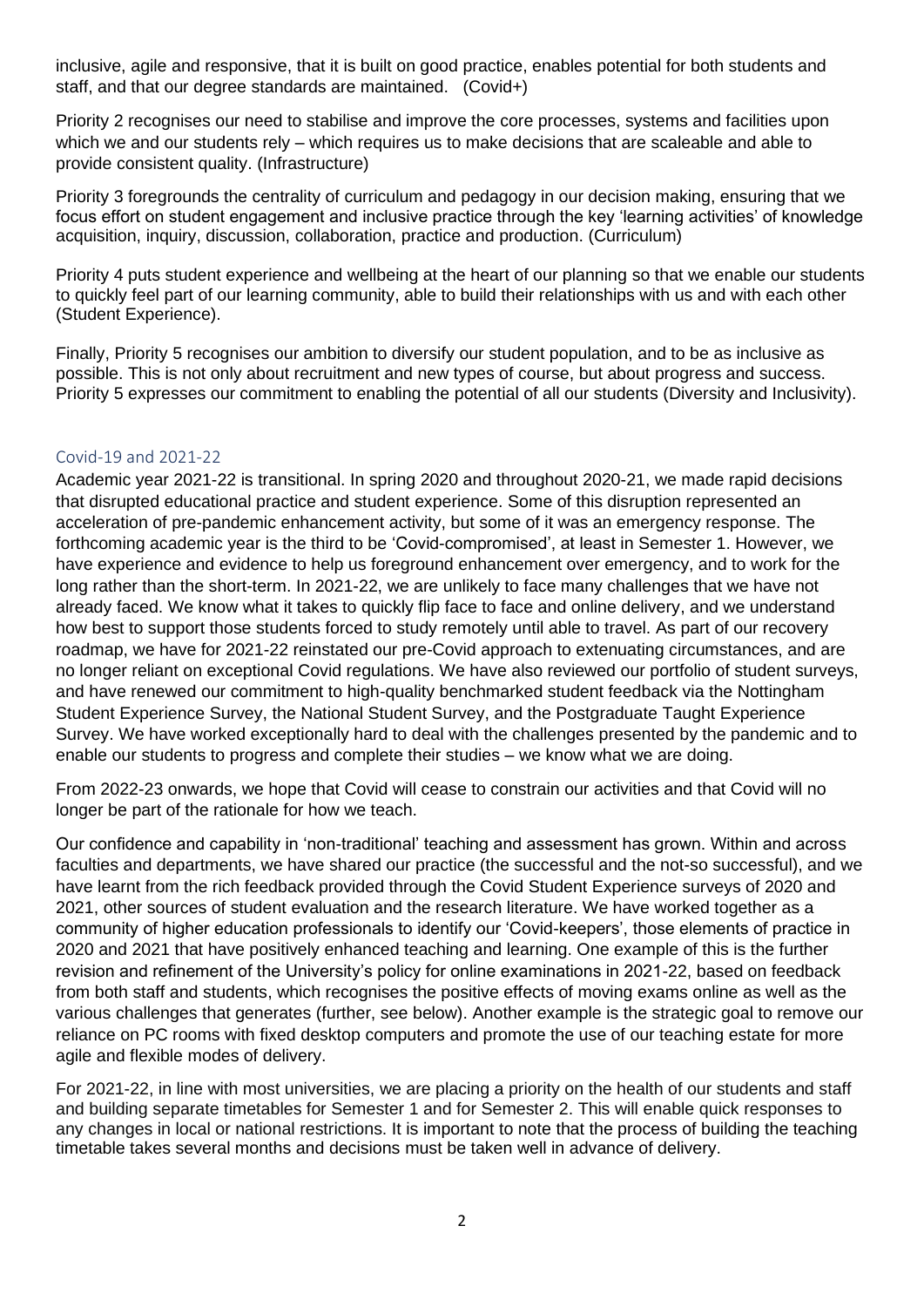For Semester 1, in-person teaching will be prioritised for small group interactive classes, labs, seminars, and tutorials, with large group teaching sessions, for example large-scale lectures, mostly delivered online. The removal of social distancing measures as part of stage 4 of the Government's roadmap prompted us to review the draft timetable for Semester 1 and increase the proportion of face-to-face teaching for some areas where we are operationally able to do so, prioritising courses where the proportion of face to face is lowest and moving some interactive large-group teaching to face-to-face. These adjustments to the Semester 1 timetable have been made within the constraints of our estate and student numbers and with recognition that it is not possible to re-engineer the whole timetable in time for start of session. Subject to the progress of the pandemic, we will increase the proportion of in-person teaching in Semester 2. Work on the Semester 2 timetable will start in September 2021.

It is an ongoing task to explain the rationale for our 2021-22 decisions to students and their families. The Russell Group have published a statement on ['blended learning'](https://russellgroup.ac.uk/news/blended-learning-at-russell-group-universities/) to counter the media rhetoric that universities have delivered less and poor-quality teaching during the pandemic. At Nottingham, we have issued a number of [communications](https://www.nottingham.ac.uk/coronavirus/communications/archive-of-communications.aspx) to both new and returning students and will provide a slide to teaching staff to help them explain our approach to their students at start of session.

# Teaching and Learning Activities in 2021-22

In developing our programmes and how we teach them, we are guided by the values at the heart of the university strategy: inclusivity, ambition, openness, fairness and respect. We are committed to inclusive approaches that both support and challenge students to achieve their potential, that articulate clearly the what, why, how, when, where, for whom, by whom, and how well of our education, and which embed opportunities for participation, engagement and interaction.

Educational enhancement is in our DNA – it never stops as we ensure our students develop the competencies, and gain the knowledge, to make sense of the world and how they can contribute to it. The principles, approaches and considerations set out below should be understood in this light: they draw upon our Covid-era experiences, but also our strategic priorities, to support Schools and Departments to provide an excellent education for their students, and to do it through approaches that are efficient and scaleable for the benefit of staff too.

The summaries draw on the faculty plans and from policy documents authored by the Education Planning Group. There is no information in this document that has not already been discussed with Schools and Departments.

## Preparing to teach

### Teaching materials and sessions

- Programme leads should ensure that all students have face-to-face activities each week, whether these are staff-led or student-led.
- Where delivery of lecture materials remains online and asynchronous, students should have access to live interactive 'lecture engagement' sessions.
- Staff should consider re-using online materials from 2020/21 where they are of suitable quality. Advice is available via Digital Learning Directors and in Faculty plans.
- Teaching should be co-ordinated and planned in order to support students with their time management; for example, by providing schedules and organizing activities sequentially rather than in parallel.
- Student workload should be considered when planning teaching for example, by considering if the amount of material being provided is appropriate or excessive.
- We are also revising the University's guidelines on the use of Engage (lecture capture) and prerecorded teaching materials, informed by our learning from the last two academic years.
- Staff should ensure that students understand how they will be taught, and how they can engage, with their course materials and sessions.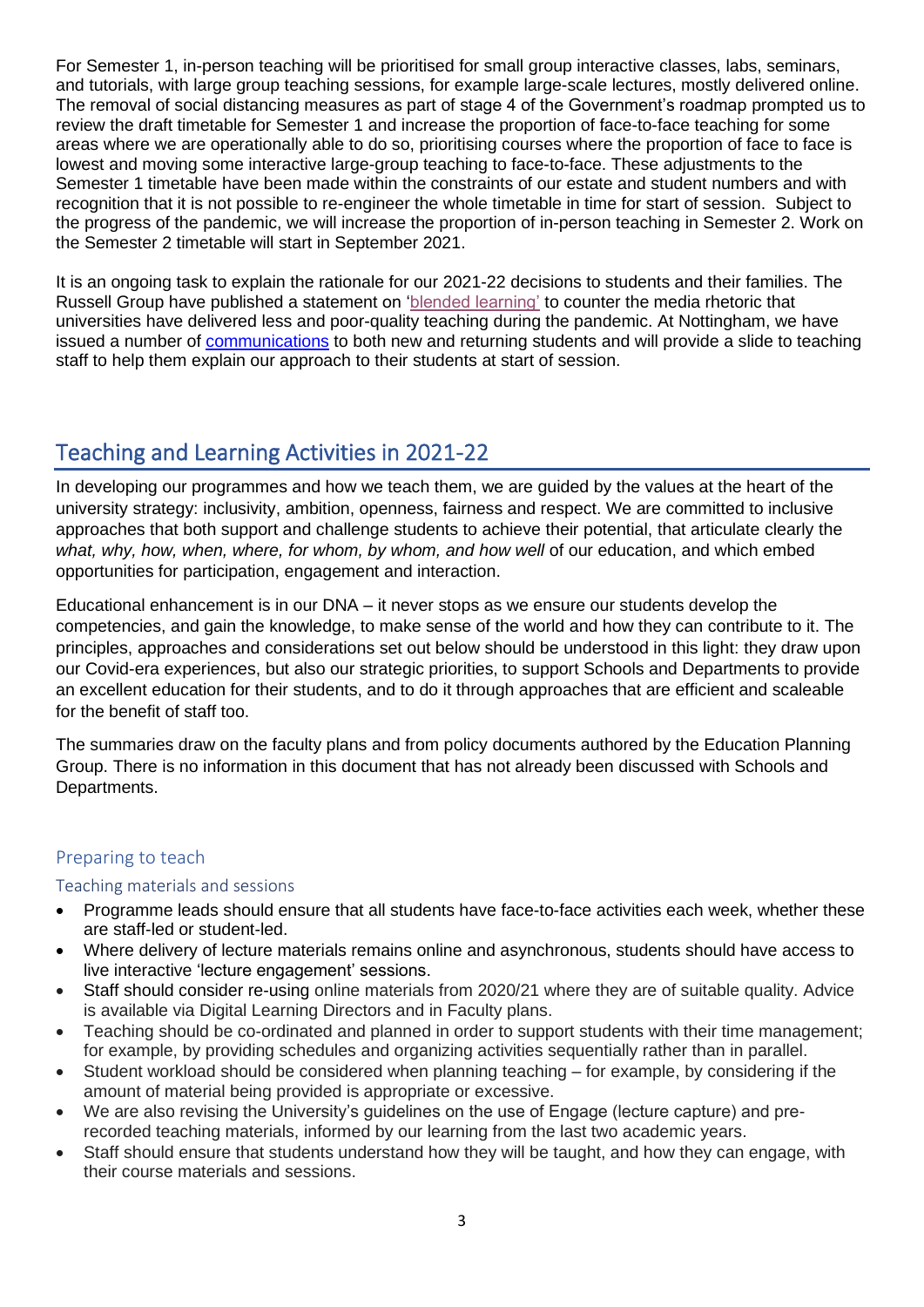#### Accessibility and Inclusion

Online teaching and learning materials are expected to comply with [government accessibility legislation](https://accessibility.campaign.gov.uk/) by September 2021; this also aligns with the University's obligations under its [Access and Participation Plan.](https://www.nottingham.ac.uk/externalrelations/documents/theuniversityofnottingham-app-2020-21-v1-10007154.pdf) An online [institutional training package](https://training.nottingham.ac.uk/Course?courseref=eLAoTaLM&dates=5) (time required: 30 minutes) has been developed which staff who are teaching in 2021-22 should access to ensure that they understand (a) their obligations and (b) what actions should be taken. Staff who are teaching in Semester 1, are asked to complete the course by 30 September 2021 and to ensure that their teaching materials are compliant with government accessibility legislation before they are delivered. It is recognised that full compliance may not be possible in all cases for Semester 1, and so further guidance will be issued by Teaching and Learning Committee prior to start of session.

Queries about the course should be directed to [Learning Technologies.](mailto:learning-technologies@nottingham.ac.uk)

Key points to note are that:

- Priority should be given to accurate captioning of new pre-recorded asynchronous video and audio content.
- Staff are not required to retrospectively correct the captions of historic asynchronous video and audio content.
- Automatic speech recognition is sufficient for live streamed content and the recording of live content.

Staff should be mindful of potential differences between demographic groups in how resources are accessed and experienced. In particular, staff should consider how materials can be accessed by students with hearing impairments and by students who use screen readers because they are visually impaired or have a learning disability. 'Accessibility checker' features are embedded in MS Office tools and in Moodle and can help to make sure that content is easy for all to read and access. We recommend trying to implement 'quick fixes' where possible. One relatively simple example is to consider whether sufficient colour contrast has been provided in teaching materials. In cases where staff are aware that some students might have difficulty accessing their teaching materials, consideration should be given to what anticipatory action can be taken to assist those students.

Crucially, we must make it clear to our students that we will work with them to meet their accessibility needs if they feel that these are not being met. Staff and schools should consider issuing this assurance through a variety of different means and media, e.g., welcome messages, Moodle pages, personal tutor meetings, Town Hall meetings etc. If students contact staff to request adjustments, it is our obligation to consider how best to meet their needs. Further advice on this can be obtained through School Disability Liaison Officers.

#### Preparing to Assess

Priority 3 of the Education and Student Experience Strategic Delivery plan focuses upon the institution-wide curriculum project. Ensuring that our methods of assessment are authentic, robust, proportionate and inclusive in all disciplines is integral to this work. Covid-19 has accelerated the move to online examination, and in many areas this has been successful and well-received by students. However, our infrastructure has struggled with the scale of online examinations. For 2021-22, we require a transitional period that continues the progress made since 2020, but also protects student welfare alongside the needs of those disciplines for whom the move online has presented particular challenges.

The curriculum updating cycle for 2022-23 facilitates more time for Schools and Departments to review their assessments. Options include more formative assessment and feedback, fewer 'high stakes' endpoint summative assessments, and a greater range of continuous assessment, including open book 'take home exams', portfolios, policy briefs, presentations and reports.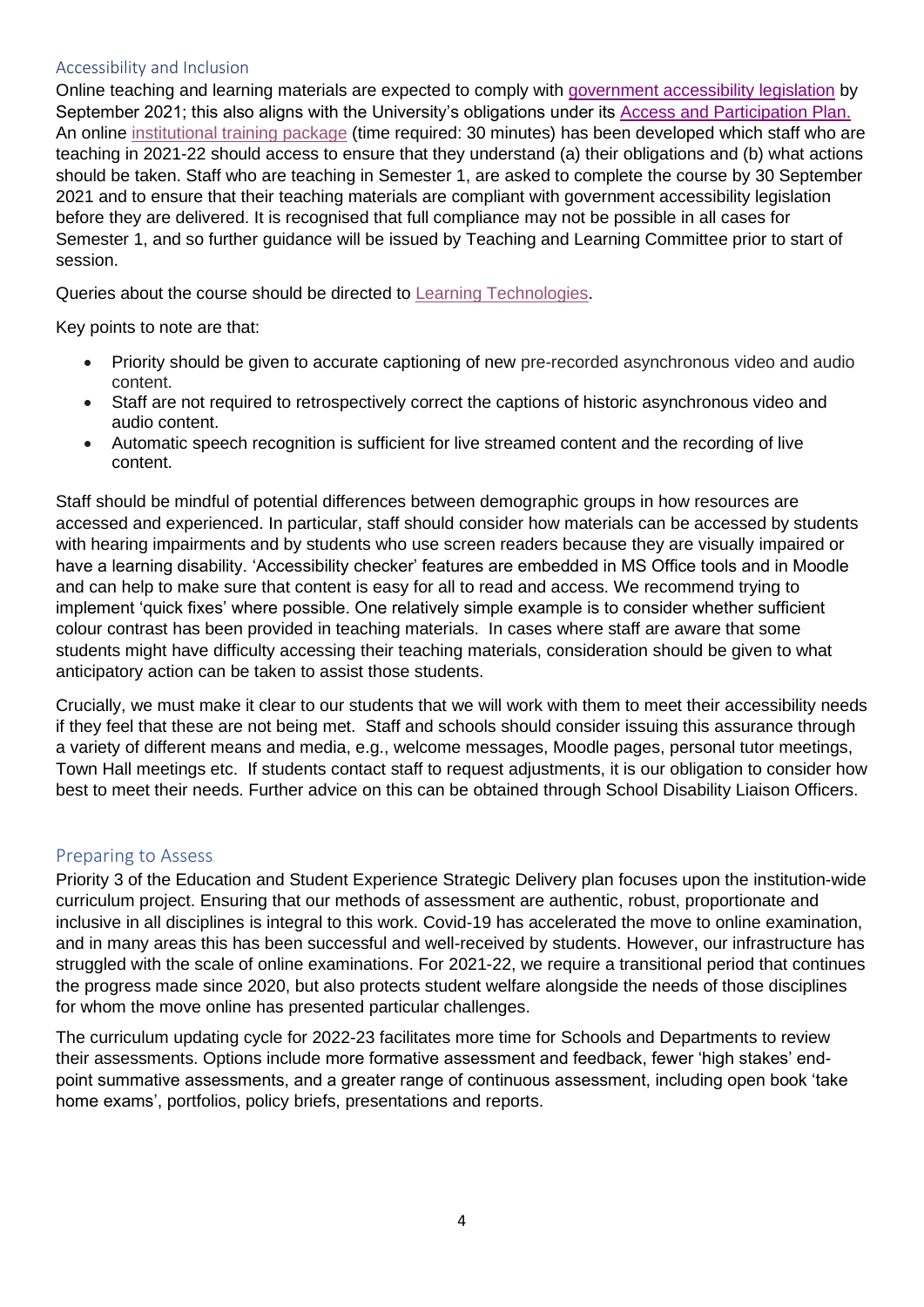#### Online Exams Policy for 2021-22

A revised Online Exams policy for the next academic year has been published following review of the operation of online exams in 2020 and 2021, developments in the sector, and feedback from students. This covers exams administered via Moodle and Rogō on the UK campus during the designated exam periods in 2021-22 (including reassessments in summer 2022). Assessments will be delivered online with the exception of courses with PSRB requirements or specific pedagogic needs that make on-campus and inperson invigilation essential.

The release and submission dates for online exams will be staggered to ensure that our technical infrastructure can cope with the volume of activity at any one time. The standard length for short-timed exams in 2021-22 will be 1, 2, 3 or 24 hours (other durations are allowed via Rogō). Following guidance from Disability Support Services, students on support plans will be given a blanket 50% extra time allowance for all short-timed exams and Moodle exams will include the additional 30 minutes for IT issues and upload time.

#### Academic Misconduct

In 2020-21 we saw an increase in cases of academic misconduct related to non-invigilated online open book examinations. We need to reduce the opportunities for academic misconduct in 2021-22 within the constraints of the assessment plans that have already been published to students. Measures that are being taken for 2021-22 include:

- ensuring that assessments do not make unreasonable demands of students.
- constructing examination questions and other tasks that require high level skills (e.g. interpretation, critical evaluation).
- engaging with students to ensure that they understand what constitutes acceptable and unacceptable behaviors.
- sign-posting students to the Student Union 'Better By You' campaign that emphasizes that contract cheating and essay mills in particular tend to produce work of a very poor quality.

We are considering the adoption of an 'honour code' for students and are aware of the growing frustration felt by those students who are not engaging in academic misconduct towards those who are.

#### Supporting Students

While students are generally positive about the teaching they have experienced and appreciate the efforts of staff to support them, many report that their motivation and mental health has suffered during the pandemic. Self-isolation and/or lack of study space have further contributed to disrupt their learning. In planning how best to support students in 2021-22, Schools and Departments have access to the data from the two Covid Student Experience surveys (results available [on tableau](https://analytics.nottingham.ac.uk/#/workbooks/1320/views) - VPN needed for access) and the 2021 national [Student Academic Experience survey,](https://www.hepi.ac.uk/2021/06/24/students-highlight-the-challenges-of-their-2021-academic-experience/) as well as Student Evaluation of Module and Schoollevel pulse surveys, to inform their planning.

Routes to addressing the concerns raised in the surveys include:

- Providing opportunities for students to access regular drop-in sessions with staff and making clear who to contact for a timely response if they need help. Many personal tutors are already providing excellent support in this way.
- The University's [Student Academic Skills team](https://www.nottingham.ac.uk/library/studying/student-academic-skills/student-academic-skills-team.aspx) provides a wealth of resources and support for students, including sessions focused upon community and belonging.
- Students who need study space should be directed to the [UoN Libraries website](https://www.nottingham.ac.uk/library/) which explains how to access study spaces on campus.
- Students who need wellbeing support should be signposted to the [UoN Support and Wellbeing](https://www.nottingham.ac.uk/studentservices/services/support-and-wellbeing-service.aspx)  [Service.](https://www.nottingham.ac.uk/studentservices/services/support-and-wellbeing-service.aspx)